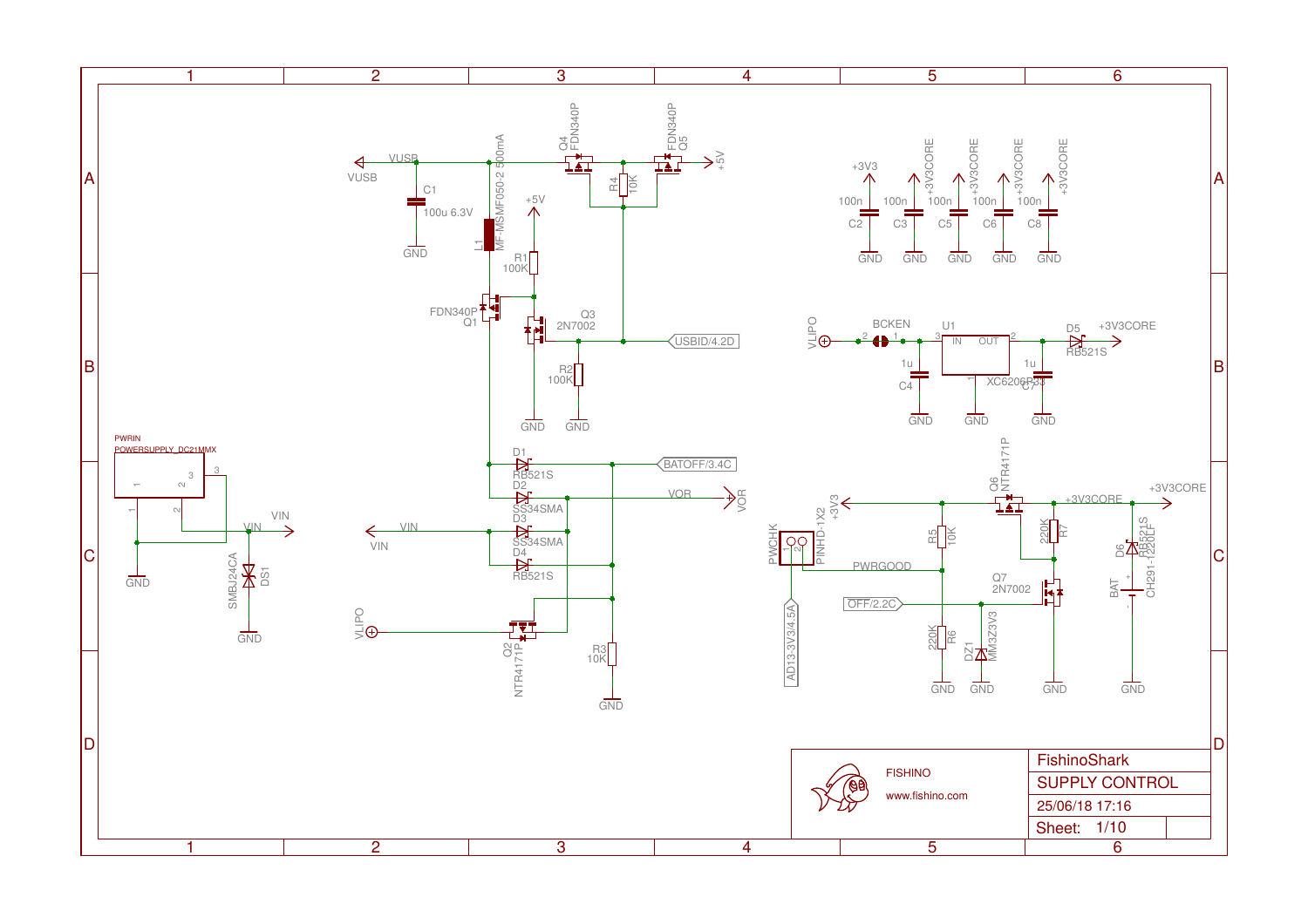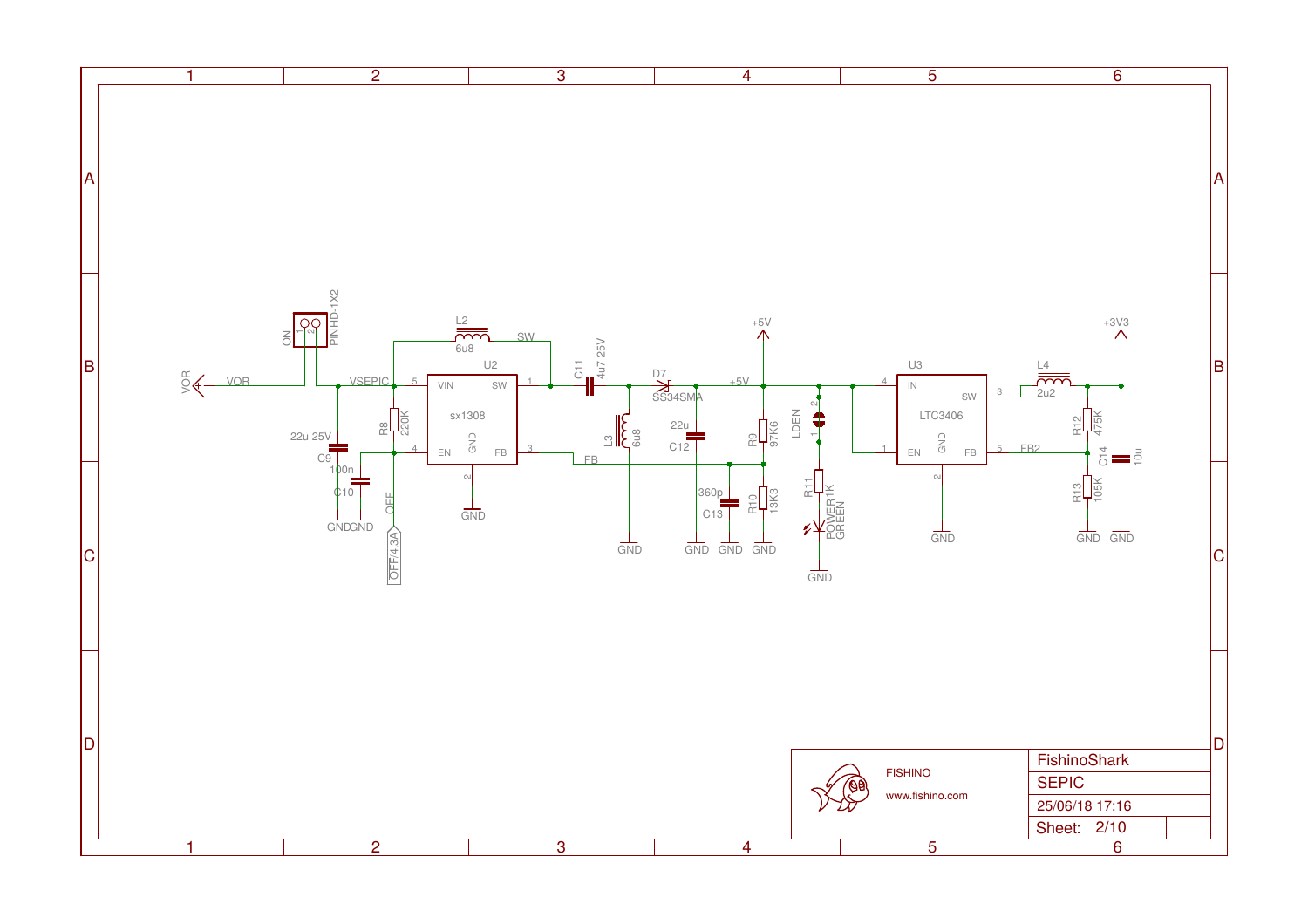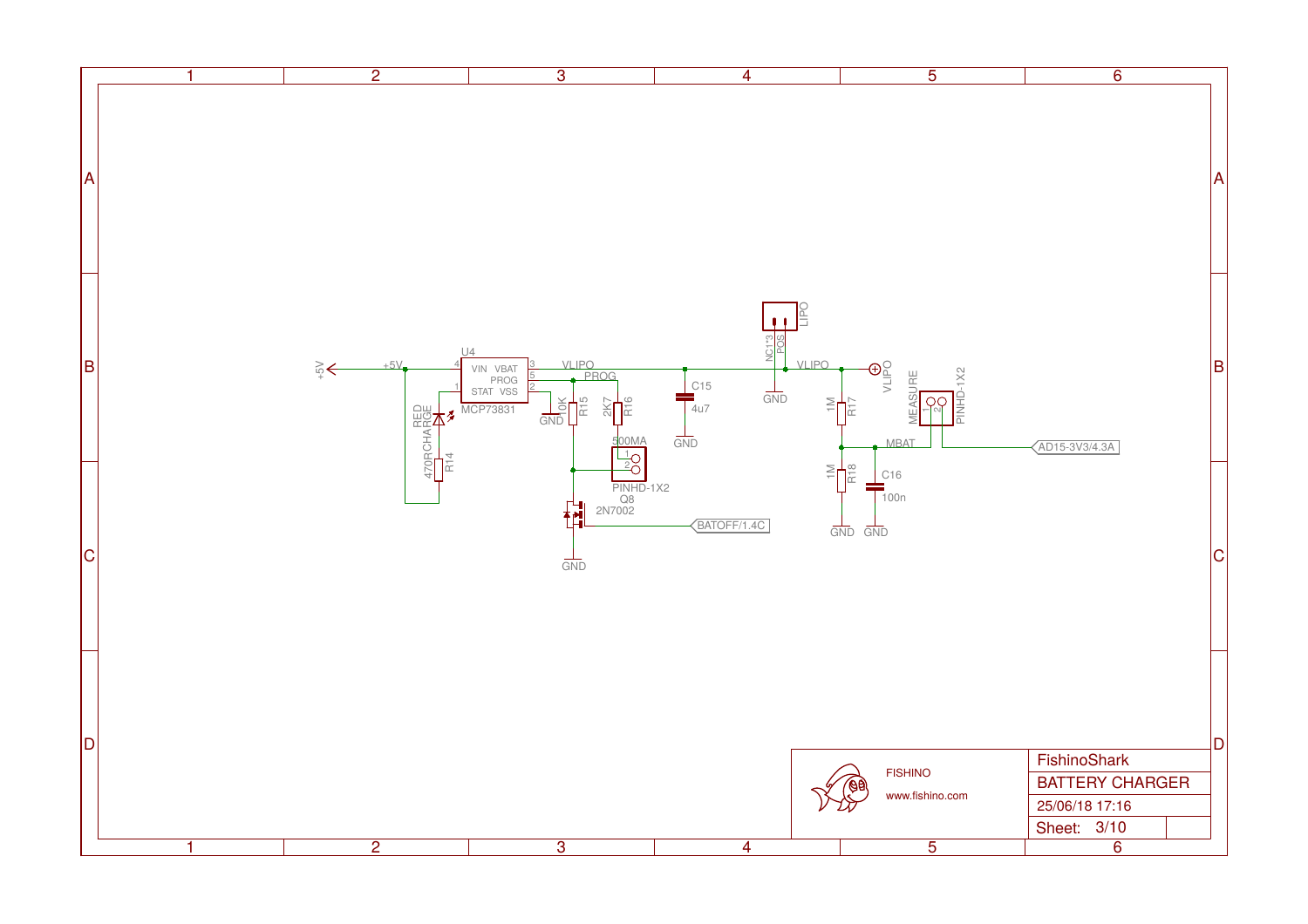

| 7                                                                                                                 | 8              |   |
|-------------------------------------------------------------------------------------------------------------------|----------------|---|
|                                                                                                                   |                | A |
| 31<br>SPBMODE <sub>-</sub><br>SPSS <sub>b</sub><br><b>SPCHPD</b><br><b>CD1/U1RX/ESPTX</b><br>32<br>$\frac{33}{2}$ |                | B |
| (D1/U1TX/ESPRX                                                                                                    |                |   |
| 52/SCK3V3                                                                                                         |                |   |
| 50/SDI3V3                                                                                                         |                |   |
| 51/SDO3V3                                                                                                         |                |   |
| 53/SS3V3<br>34<br>35<br>36                                                                                        |                | С |
| $210 - 3V3$                                                                                                       |                |   |
| $211 - 3V3$                                                                                                       |                |   |
| $212 - 3V3$                                                                                                       |                |   |
| 07-3V3<br>08-3V3/PGC<br>09-3V3/PGD                                                                                |                | D |
|                                                                                                                   |                | Ε |
| <b>FISHINO</b>                                                                                                    |                |   |
| <b>Age</b><br>www.fishino.com                                                                                     | FishinoShark   |   |
|                                                                                                                   | 25/06/18 17:16 |   |
|                                                                                                                   | 4/10<br>Sheet: |   |
| 7                                                                                                                 | 8              |   |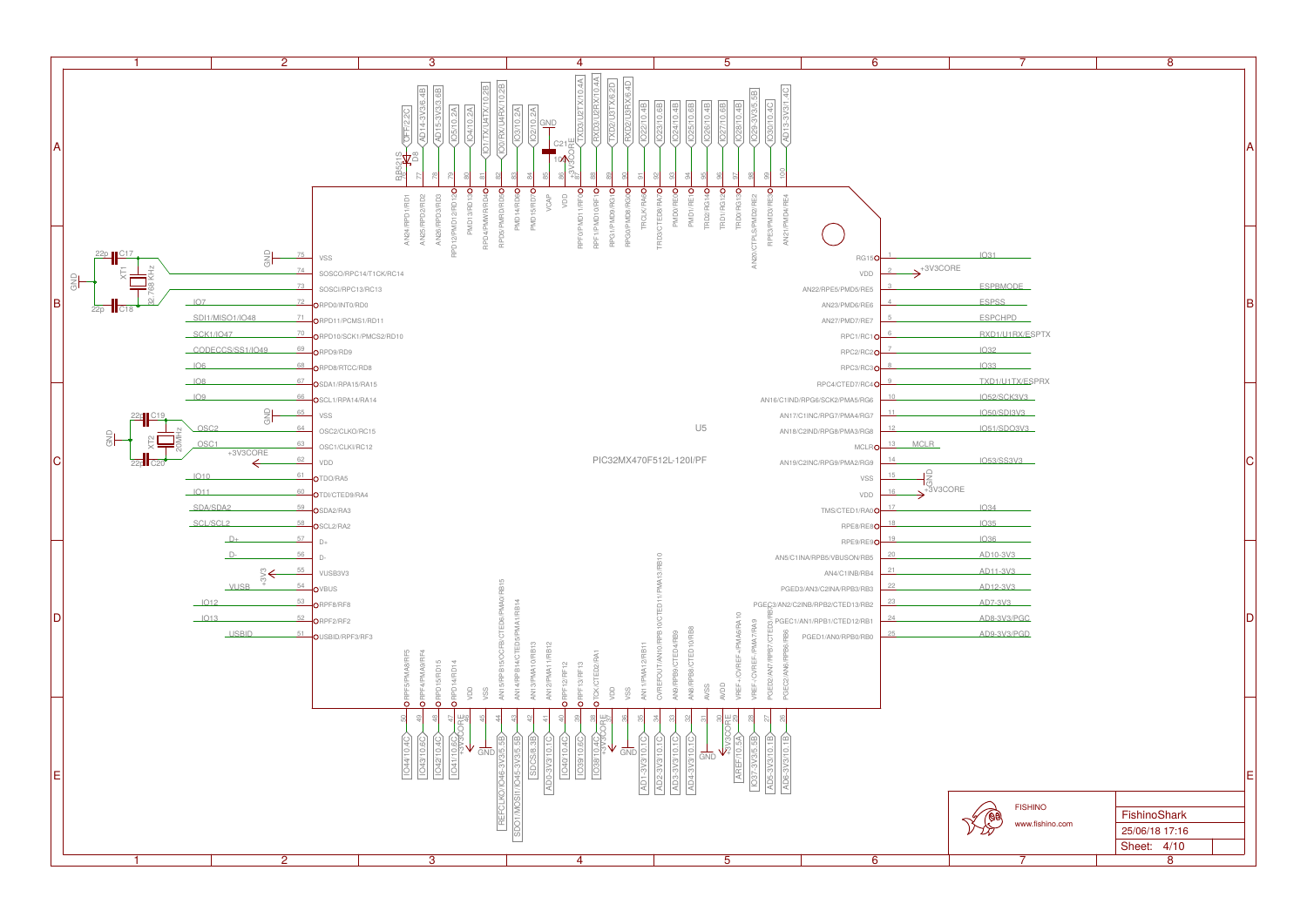|    | $\overline{2}$<br>$\mathbf 1$          | $\overline{3}$                                                                                                                                                                                                                                                                                                  | $\overline{4}$ | $\overline{5}$    | $\overline{6}$           |           |
|----|----------------------------------------|-----------------------------------------------------------------------------------------------------------------------------------------------------------------------------------------------------------------------------------------------------------------------------------------------------------------|----------------|-------------------|--------------------------|-----------|
|    |                                        |                                                                                                                                                                                                                                                                                                                 |                |                   |                          |           |
|    |                                        |                                                                                                                                                                                                                                                                                                                 |                |                   |                          |           |
|    |                                        |                                                                                                                                                                                                                                                                                                                 |                |                   |                          |           |
| A  |                                        |                                                                                                                                                                                                                                                                                                                 |                |                   |                          | Α         |
|    |                                        |                                                                                                                                                                                                                                                                                                                 |                |                   |                          |           |
|    |                                        |                                                                                                                                                                                                                                                                                                                 |                |                   |                          |           |
|    |                                        |                                                                                                                                                                                                                                                                                                                 |                |                   |                          |           |
|    |                                        |                                                                                                                                                                                                                                                                                                                 |                |                   |                          |           |
|    | 1029/10.6B                             |                                                                                                                                                                                                                                                                                                                 |                | 1029-3V3/4.5A     |                          |           |
|    |                                        | $\begin{tabular}{c c c c} \hline $R12$ & $R31$ & $R21$ \\ \hline $R23$ & $R31$ & $R32$ & $R31$ \\ \hline $R23$ & $R32$ & $R31$ & $R22$ \\ \hline $R24$ & $R32$ & $R31$ & $R32$ \\ \hline $R26$ & $R32$ & $R31$ & $R31$ & $R32$ \\ \hline $R26$ & $R32$ & $R31$ & $R31$ & $R31$ & $R32$ \\ \hline \end{tabular}$ |                |                   |                          |           |
| B  | 1037/10.6C                             |                                                                                                                                                                                                                                                                                                                 |                | 037-3V3/4.5E      |                          | $\vert$ B |
|    | SDO1/MOSI1/IO45-5V/10.6C               |                                                                                                                                                                                                                                                                                                                 |                |                   | SDO1/MOSI1/IO45-3V3/9.6B |           |
|    | REFCLKO/IO46-5V/10.4C                  |                                                                                                                                                                                                                                                                                                                 |                |                   | REFCLKO/IO46-3V3/9.6B    |           |
|    |                                        |                                                                                                                                                                                                                                                                                                                 |                |                   |                          |           |
|    | 1050/SDI5V/10.2D                       |                                                                                                                                                                                                                                                                                                                 |                | [O50/SDI3V3/7.2C] |                          |           |
|    | 1051/SDO5V/10.3D                       |                                                                                                                                                                                                                                                                                                                 |                | 1051/SD03V3/7.2C  |                          |           |
|    | 1052/SCK5V/10.2D                       |                                                                                                                                                                                                                                                                                                                 |                | 1052/SCK3V3/7.2C  |                          |           |
| ∣с | IO53/SS5V/10.6D                        |                                                                                                                                                                                                                                                                                                                 |                | 053/SS3V3/4.7C    |                          | IС        |
|    |                                        |                                                                                                                                                                                                                                                                                                                 |                |                   |                          |           |
|    |                                        |                                                                                                                                                                                                                                                                                                                 |                |                   |                          |           |
|    |                                        |                                                                                                                                                                                                                                                                                                                 |                |                   |                          |           |
|    |                                        |                                                                                                                                                                                                                                                                                                                 |                |                   |                          |           |
|    |                                        |                                                                                                                                                                                                                                                                                                                 |                |                   |                          |           |
|    |                                        |                                                                                                                                                                                                                                                                                                                 |                |                   |                          |           |
|    |                                        |                                                                                                                                                                                                                                                                                                                 |                |                   |                          |           |
| D) |                                        |                                                                                                                                                                                                                                                                                                                 |                |                   | FishinoShark             | ID        |
|    |                                        |                                                                                                                                                                                                                                                                                                                 |                | <b>FISHINO</b>    | <b>LEVEL SHIFT</b>       |           |
|    |                                        |                                                                                                                                                                                                                                                                                                                 |                | www.fishino.com   | 25/06/18 17:16           |           |
|    |                                        |                                                                                                                                                                                                                                                                                                                 |                |                   | Sheet: 5/10              |           |
|    | $\overline{2}$<br>$\blacktriangleleft$ | $\overline{3}$                                                                                                                                                                                                                                                                                                  | $\overline{4}$ | $\overline{5}$    | $\overline{6}$           |           |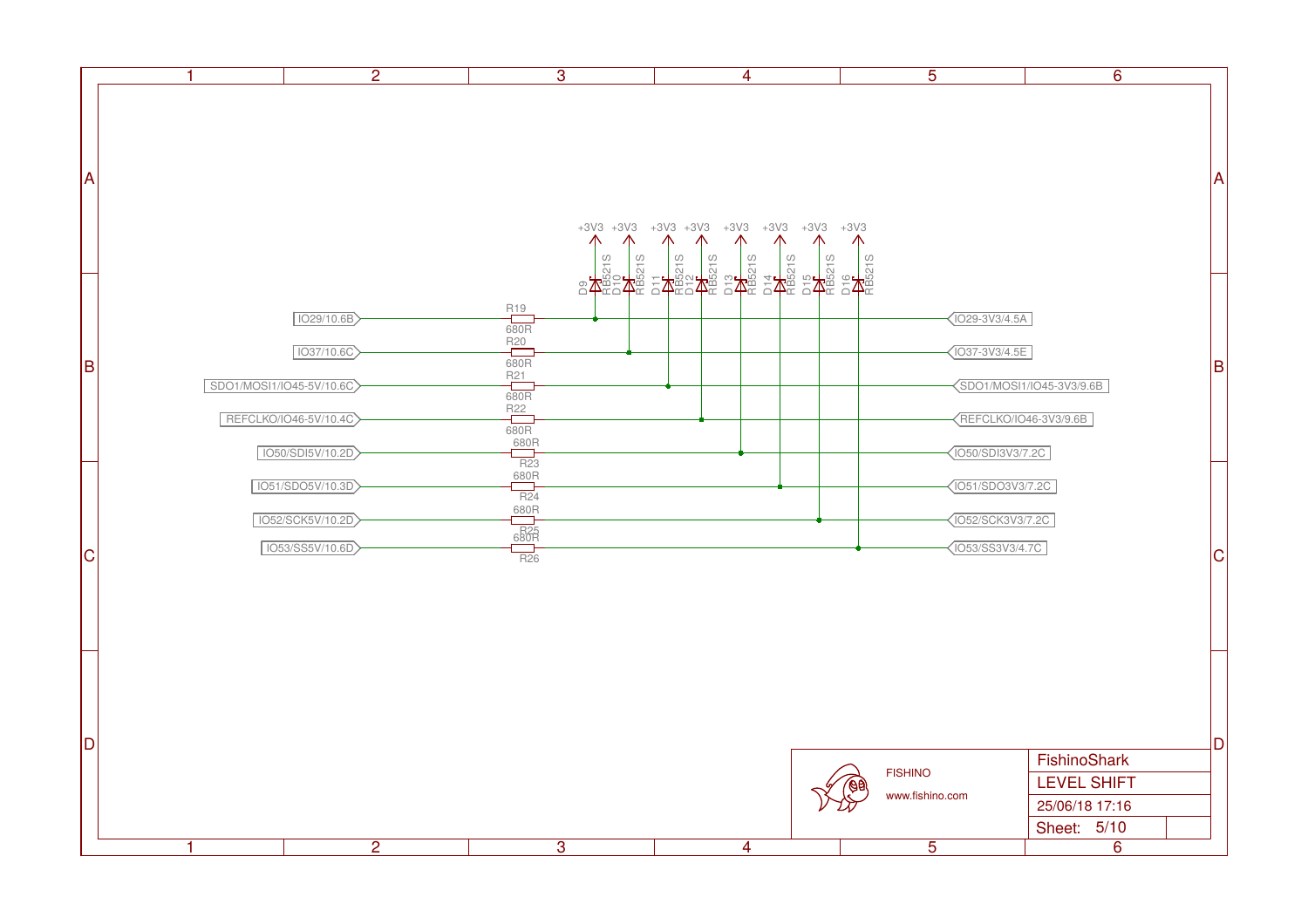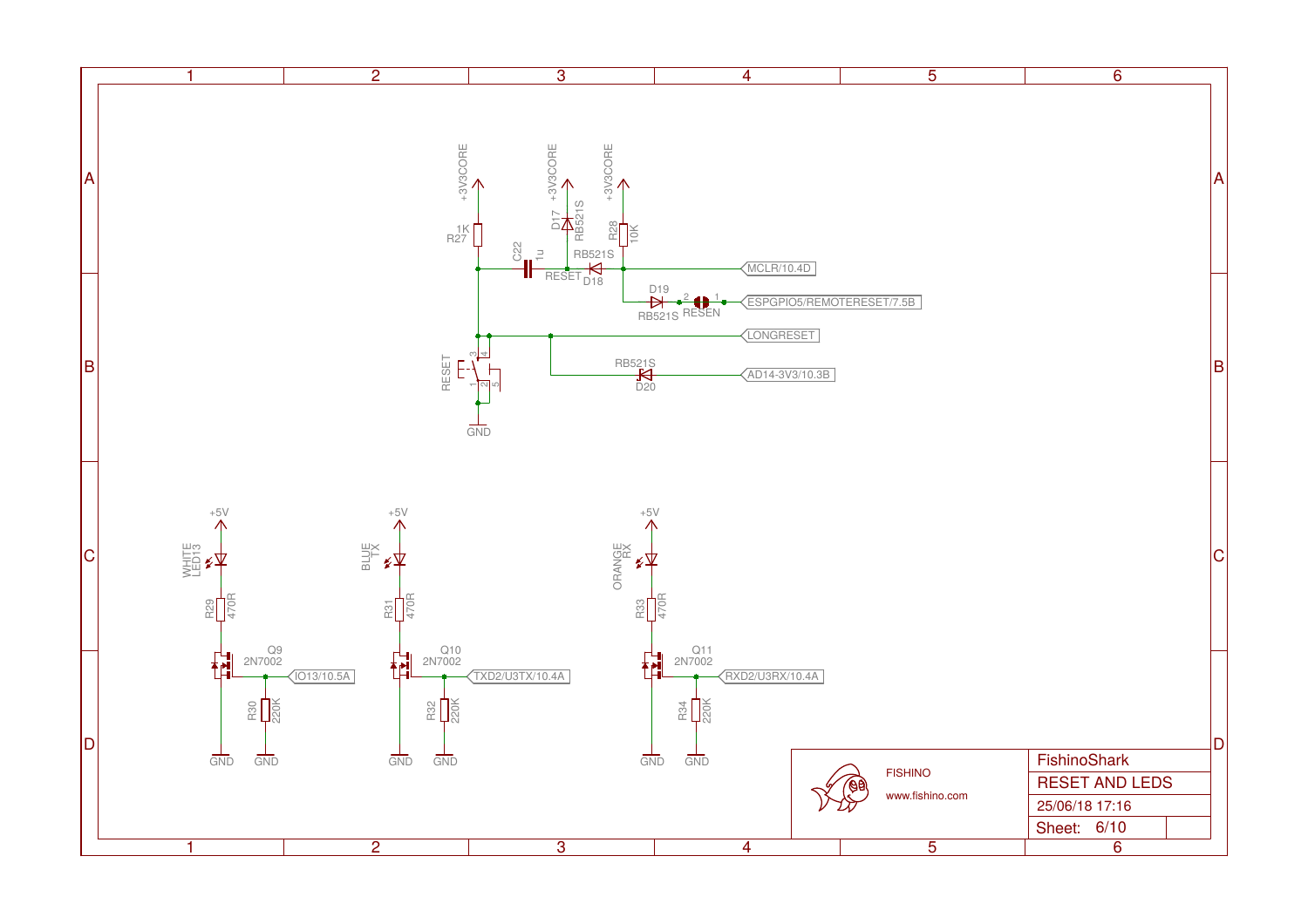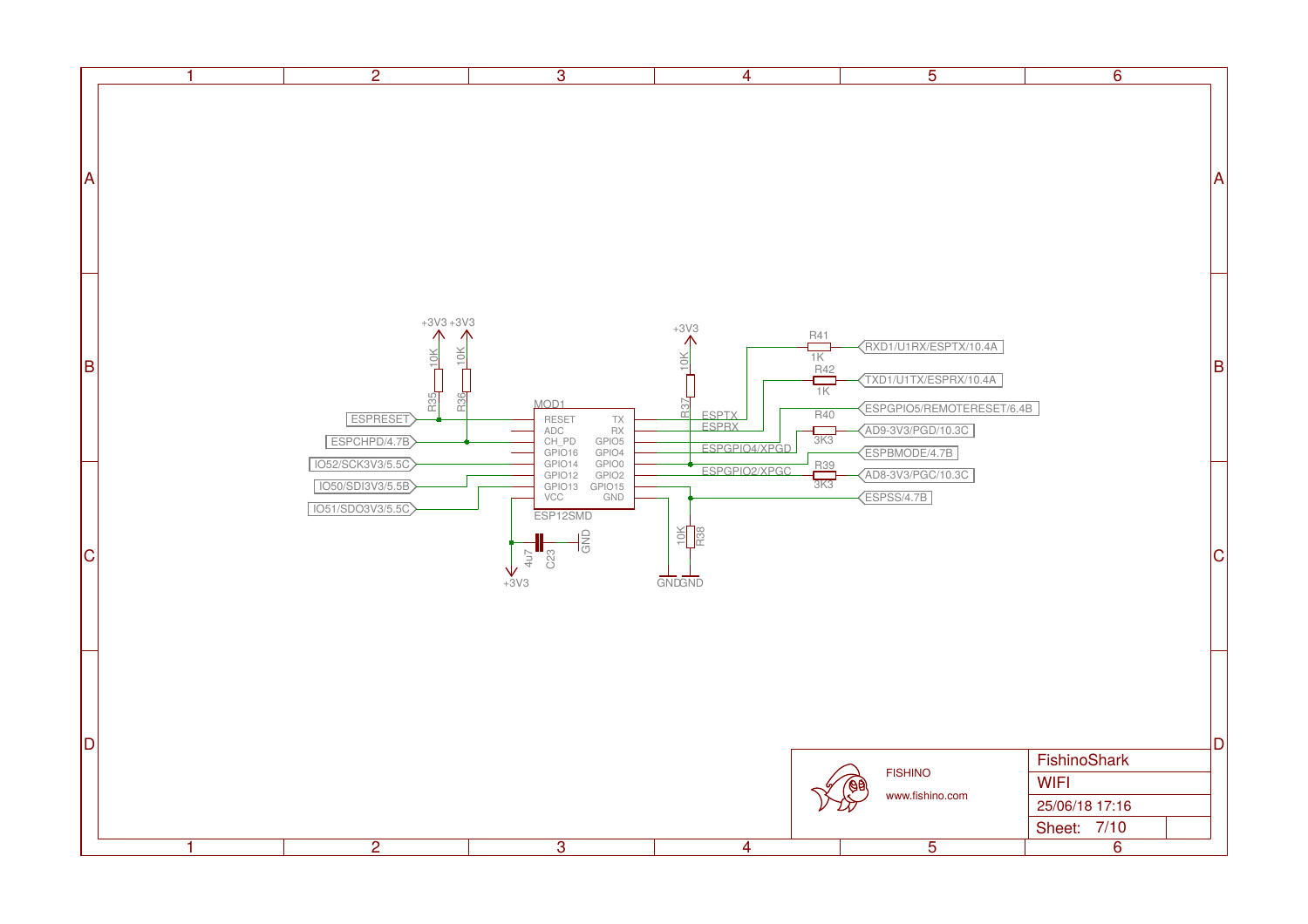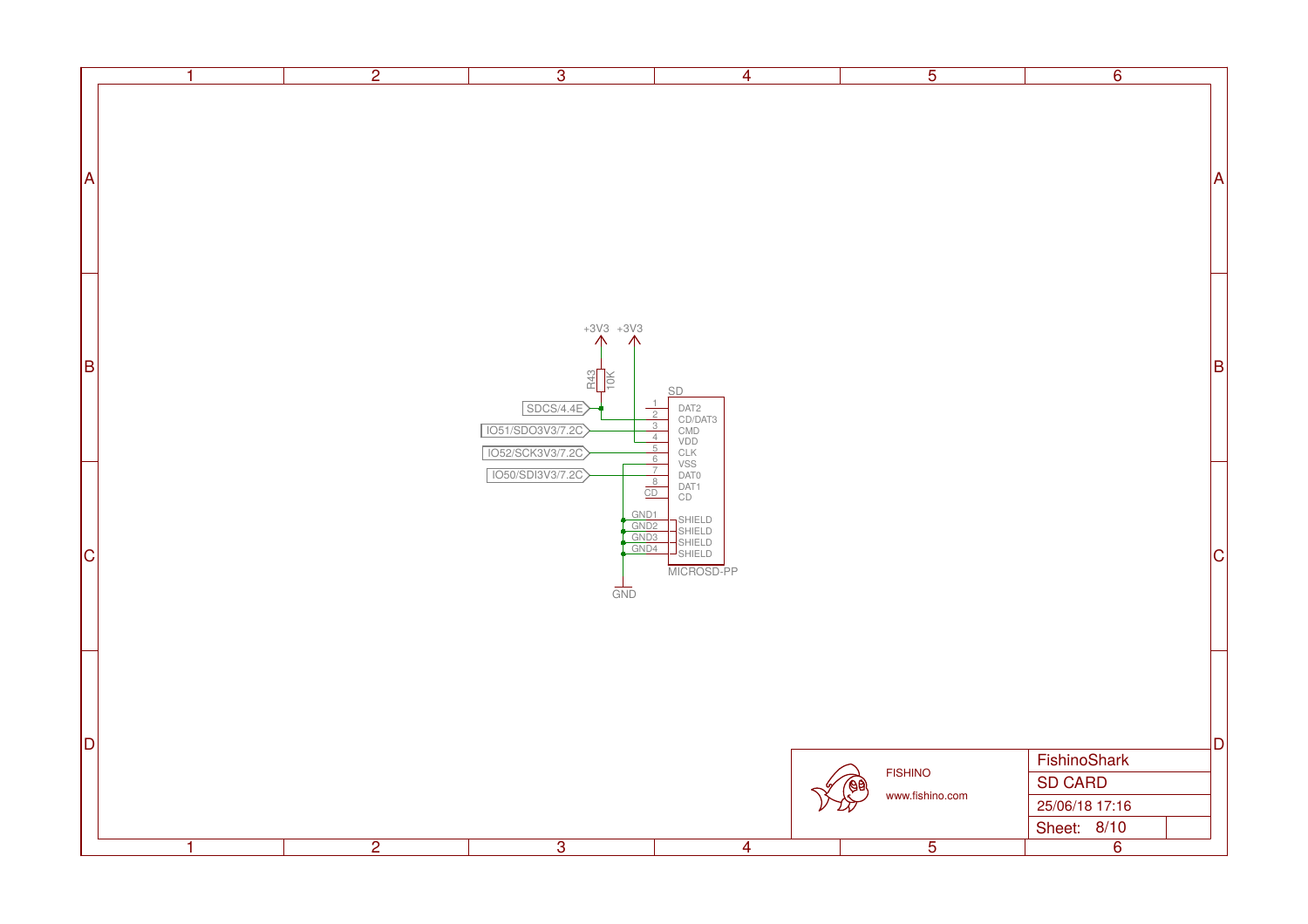